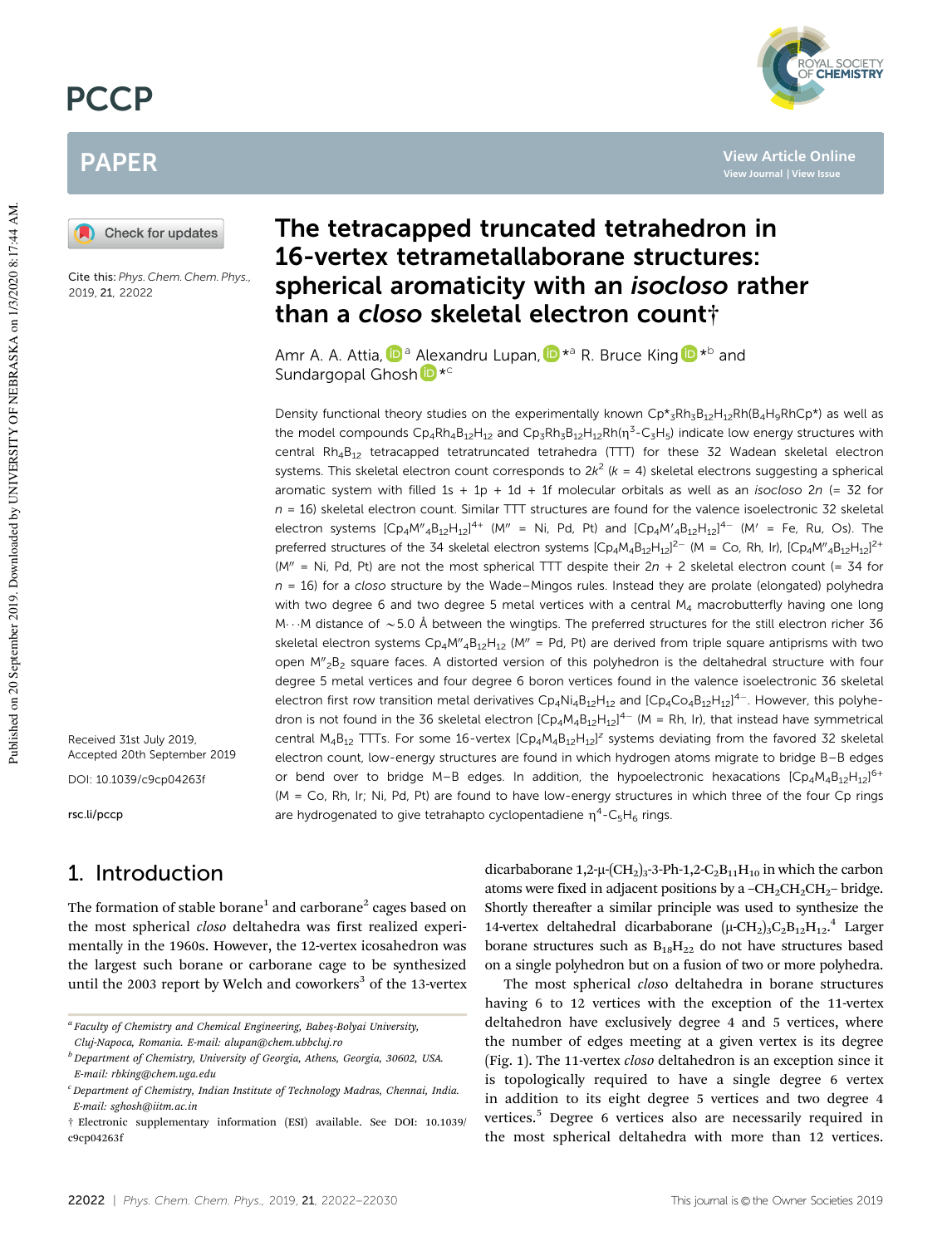

Fig. 1 A comparison of closo and isocloso deltahedra having from 6 to 11 vertices.

The Frank–Kasper 14-, 15- and 16-vertex deltahedra (Fig. 2), other than the regular icosahedron as a trivial example, have exclusively degree 5 and 6 vertices with no pair of adjacent degree 6 vertices.<sup>6</sup> The most spherical 13-vertex deltahedron is an exception since it necessarily has one degree 4 vertex in addition to ten degree 5 vertices and two degree 6 vertices. In a sense it is the inverse of the most spherical 11-vertex deltahedron relative to the regular icosahedron. The 16-vertex Frank–Kasper deltahedron, namely the tetracapped truncated tetrahedron, is a natural upper limit since larger most spherical deltahedra necessarily have adjacent degree 6 vertices or vertices of degree 7 or higher.

The Wade–Mingos rules<sup> $7-9$ </sup> suggest favored structures based on *n*-vertex *closo* deltahedra to have 2*n* + 2 skeletal electrons. This assumes that each vertex atom contributes three internal orbitals to the skeletal bonding so that BH and CH vertices provide two and three skeletal electrons, respectively. Two of the 2*n* + 2 skeletal electrons for an *n*-vertex *closo* deltahedron are formally allocated to an *n*-center core bond leaving 2*n* electrons to form *n* surface bonds in a canonical structures of a resonance hybrid.<sup>10</sup>

One limitation in the construction of supraicosahedral deltahedral boranes and carboranes is the reluctance of boron and carbon atoms to occupy the degree 6 vertices necessarily present in supraicosahedral deltahedra not composed of fused smaller deltahedra and thus excluding macropolyhedral boranes.<sup>11</sup> In fact, the 13-vertex dicarbaborane  $1,2-\mu$ - $\text{CH}_2$ )<sub>3</sub>-3-Ph-1,2- $C_2B_{11}H_{10}$  is not a deltahedron since it has one tetragonal face to provide degree 4 vertices for both carbon atoms.<sup>3</sup> The problem with boron, and particularly carbon, at degree 6 vertices can be alleviated by introducing metal vertices isolobal and valence isoelectronic to boron and carbon vertices. Shortly after the original discovery of metallaboranes by Hawthorne and coworkers in the  $1960s^{12}$  this approach was used to synthesize the 13-vertex<sup>13</sup> and 14-vertex<sup>14</sup> dicobaltadicarbaboranes CpCoC<sub>2</sub>B<sub>10</sub>H<sub>12</sub> and  $\text{Cp}_2\text{Co}_2\text{C}_2\text{B}_{10}\text{H}_{12}$ , respectively (Cp =  $\eta^5$ -C<sub>5</sub>H<sub>5</sub>). This approach has recently been used for the synthesis of the 15-vertex deltahedral metallaboranes 1,2- ${\rm (CH_2)_3 C_2 B_{12} H_{12} Ru} (\eta^6$ -arene ${\rm )}^{15}$ and  $Cp_{2}^{*}Rh_{2}B_{13}H_{13}$  ( $Cp_{2}^{*} = \eta_{2}^{5}Me_{5}C_{5}$ ).<sup>16</sup> Such supraicosahedral metallaboranes have the metal atoms located at degree 6 vertices.

The tendency of metal atoms to occupy degree 6 vertices provides alternatives to the most spherical *closo* deltahedra for metallaboranes having 9 and 10 vertices with a degree 6 vertex for a metal atom. Such deltahedra can be called *isocloso* deltahedra<sup>17</sup> and are obtained from the corresponding *closo* deltahedra by a diamond-square-diamond process<sup>18</sup> converting two degree 5 vertices into a degree 6 and a degree 4 vertex (Fig. 1). The *n*-vertex *isocloso* metallaborane deltahedra typically have 2*n* skeletal electrons rather than the 2*n* + 2 skeletal electrons for the most spherical *closo* deltahedra.<sup>19-21</sup> The 11-vertex most spherical *closo* deltahedron can also function as an *isocloso* deltahedron since it necessarily has a degree 6 vertex for a metal atom.<sup>5</sup> Localized bonding models with threecenter bonds in some of the deltahedral faces can account for the 2*n* skeletal electrons in the *n*-vertex *isocloso* deltahedral metallaboranes.<sup>22</sup> Such localized bonding models for *isocloso* metallaboranes with 2*n* skeletal electrons do not have the *n*-center core bond found in related localized bonding models for *closo* borane derivatives. Furthermore, the presence of degree 6 vertices naturally favors bonding topologies with three-center bonds in alternate triangular deltahedral faces surrounding the degree 3 vertex. Thus the three internal orbitals from such degree 6 vertices in the Wade–Mingos



Fig. 2 The four Frank–Kasper deltahedra with the degree 6 vertices starred.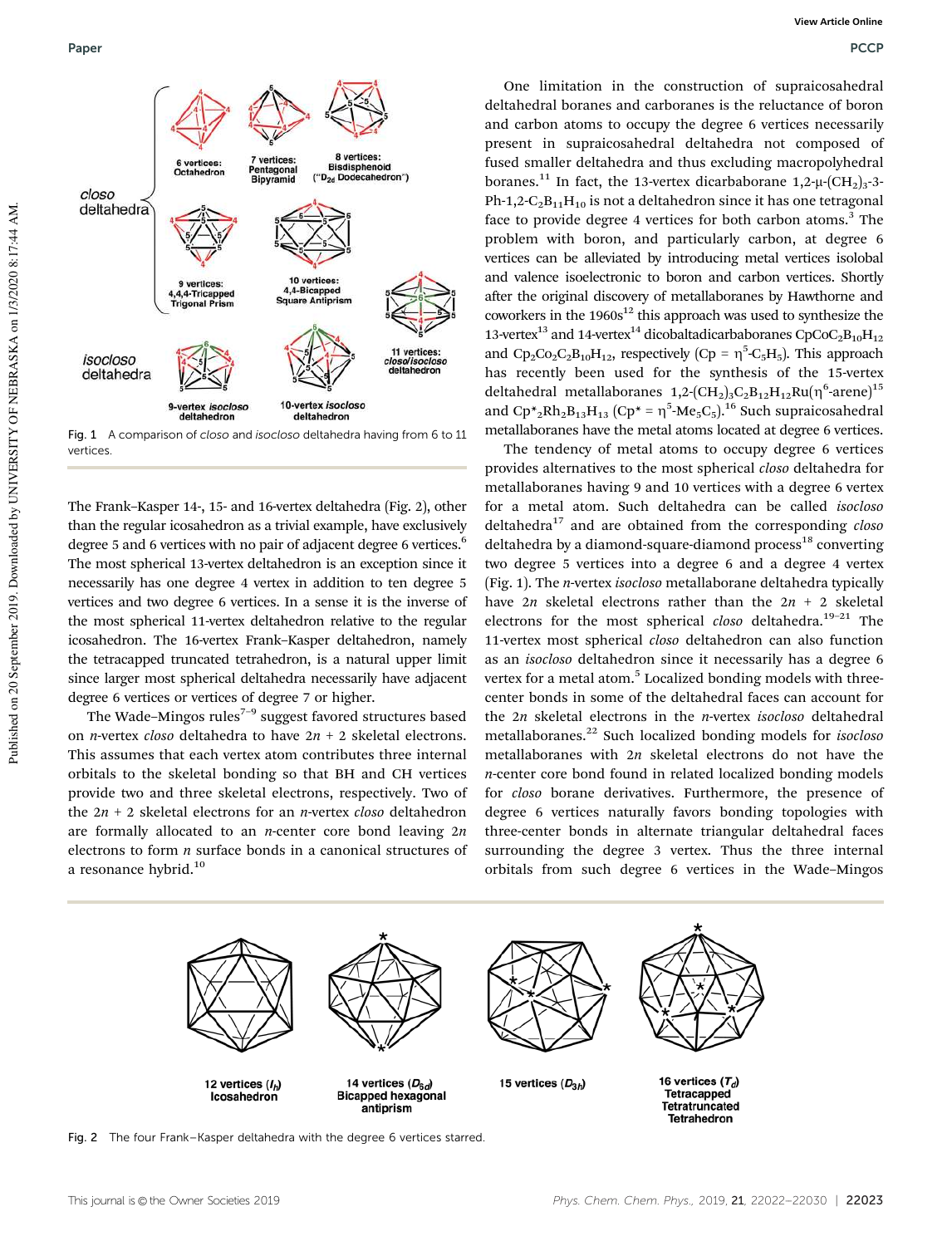

Fig. 3 Interaction of the three internal orbitals (dashed lines) at a degree 6 metal vertex of a metallaborane to form three 3c-2e bonds.

skeletal bonding model<sup> $7-9$ </sup> can naturally form three three-center two-electron bonds (3c-2e) with local three-fold symmetry in the hexagonal pyramidal substructure around such a degree 6 vertex (Fig. 3).

Going beyond the icosahedron to supraicosahedral metallaboranes necessarily increases the number of degree 6 vertices and thus would seem to favor skeletal bonding topology based exclusively on 3c-2e surface bonds without any core bonding. In addition, the larger size of such supraicosahedral deltahedra reduces the orbital overlap provided by the multicenter core bond of the  $2n + 2$  skeletal electron bonding model<sup>10</sup> supporting the Wade–Mingos rules7–9 for the deltahedral *closo* boranes having 12 or fewer vertices. Thus at some point supraicosahedral deltahedra might be expected to become *isocloso* rather than *closo* deltahedra with a preference for 2*n* skeletal electrons rather than  $2n + 2$  skeletal electrons for an *n*-vertex structure. In this connection the experimentally known  $\text{Cp*}_2\text{Rh}_2\text{B}_{13}\text{H}_{13}$  having a central 15-vertex  $Rh_2B_{13}$  Frank–Kasper deltahedron<sup>16</sup> is a 30 skeletal electron system  $(= 2n$  for  $n = 15)$  rather than a 32 skeletal electron system  $(= 2n + 2$  for  $n = 15)$  with the metal atoms located at two of the three degree 6 vertices.

This leads to the consideration of structures based on the 16-vertex tetracapped tetratruncated tetrahedron (TTT) which is the largest Frank–Kasper deltahedron (Fig. 2). The three internal orbitals provided by the atoms located at the four tetrahedrally disposed degree 6 vertices of the TTT naturally provide three 3c-2e bonds at each metal vertex leading to a total of 12 3c-2e bonds. The remaining 24 internal orbitals from the 12 degree 5 vertices can then form eight more 3c-2e bonds thereby leading to 3c-2e bonds in a total of 16 of the 28 faces of the TTT.

These considerations suggest that the 16-vertex tetracapped tetratruncated tetrahedron is likely to be an *isocloso* deltahedron with 32 skeletal electrons rather than a *closo* deltahedron with 34 skeletal electrons in a metallaborane structure. This suggestion is reinforced by the observation that 32 is a ''magic'' number of electrons for a spherical aromatic system since  $32 = 2n^2$ for  $n = 4^{23}$  Thus a spherical TTT metallaborane structure with 32 skeletal electrons is predicted to have a closed shell  $1s<sup>2</sup>1p<sup>6</sup>1d<sup>10</sup>1f<sup>14</sup>$  configuration with a large HOMO-LUMO gap. This consideration suggests that group 9 tetrametallaboranes of the type  $\text{Cp}_4\text{M}_4\text{B}_{12}\text{H}_{12}$  (M = Co, Rh, Ir) with a TTT structure might be a new type of very stable spherical aromatic system.

The only known experimental example of a metallaborane with a 16-vertex tetracapped tetratruncated tetrahedral structure is the recently synthesized  $^{16,24}$  pentarhodaborane  $\mathrm{Cp^*}_3\mathrm{Rh}_3\mathrm{B}_{12}\mathrm{H}_{12}\mathrm{Rh}$  $(B_4H_9RhCp^*)$  having an external  $B_4H_9RhCp^*$  unit functioning as a trihapto ligand rather than a pentahapto Cp\* ligand to one



Fig. 4 The experimental  $Cp^*{}_{3}Rh_{3}B_{12}H_{12}Rh(B_4H_9RhCp^*)$  structure with the Cp\* rings on the rhodium atoms and the terminal hydrogen atoms on the boron atoms omitted for clarity.

of the vertex rhodium atoms in the 16-vertex deltahedron (Fig. 4). The external  $B_4H_9RhCp^*$  unit forms an  $Rh_2B_4$  pentagonal pyramid with the rhodium vertex to which it is attached. This species is separated chromatographically in  $\sim$  15% yield from the mixture obtained by treating  $[CP^*RhCl_2]_2$  with LiBH<sub>4</sub>thf in toluene and then heating with  $BH_3$ thf at 105 °C for 5 days.

This interesting, if not seminal, experimental result suggesting a new type of spherical aromatic system has stimulated us to explore the nature of 16-vertex deltahedral tetrametallaborane structures based on the Frank–Kasper tetracapped tetratruncated tetrahedron using modern density functional methods. Our studies include two types of systems:

(1)  $\text{Cp}_3 \text{Rh}_3 \text{B}_{12} \text{H}_{12} \text{Rh}$ L (L = Cp,  $\eta^3$ -allyl, and  $\eta^3$ -B<sub>4</sub>H<sub>9</sub>RhCp) for comparison with the experimental  $\text{Cp*}_3\text{Rh}_3\text{B}_{12}\text{H}_{12}\text{Rh}$ - $(B_4H_9RhCp^*)$  structure. The  $\eta^3$ -allyl system was chosen as a model because of the trihapto bonding of the  $B_4H_9RhCp^*$ ligand in the experimental system.

 $(2)$   $[Cp_4M_4B_{12}H_{12}]^z$   $(M = Group 8, 9, and 10 metals)$  in order to establish the preferred structures for various numbers of skeletal electrons.

The tetracapped tetratruncated tetrahedral structure with the four metal atoms at the four degree 6 vertices was chosen as the starting structure. Distortion from the ideal tetrahedral structure was measured by non-equivalent  $M \cdots M$  "non-bonding" distances in the macrotetrahedron formed by the four degree 6 metal vertices imbedded in the 16-vertex deltahedron. This latter study not only confirmed the ideal of 32 skeletal electrons for a tetracapped tetratruncated tetrahedral structure but also suggested a new type of 16-vertex polyhedral structure with a central M<sup>4</sup> ''macrobutterfly'' for the structures with 34 Wadean skeletal electrons  $(= 2n + 2$  for  $n = 16)$ .

#### 2. Theoretical methods

Geometry optimizations of the 16-vertex tetrametallaboranes started with tetracapped tetratruncated tetrahedral structures having CpM units at each of the four degree 6 vertices and BH groups at the 12 degree 5 vertices. The species investigated included the three rhodium derivatives  $\text{Cp}_3\text{Rh}_3\text{B}_{12}\text{H}_{12}\text{Rh}$  (L =  $\eta^5$ -Cp,  $\eta^3$ -C<sub>3</sub>H<sub>5</sub>, and  $\eta^3$ -B<sub>4</sub>H<sub>9</sub>RhCp) related to the experimentally known  $\mathbb{C}p^*_{3}Rh_3B_{12}H_{12}Rh(B_4H_9Rh\mathbb{C}p^*)$  structure (Table 1). In addition, the transition metal derivatives  $[Cp_4M_4B_{12}H_{12}]^2$  $(M = Group 8, 9, and 10 metals; z = -6 to +6)$  were studied in the Wadean skeletal electron range from 38 in  $[Cp_4M_4B_{12}H_{12}]^2$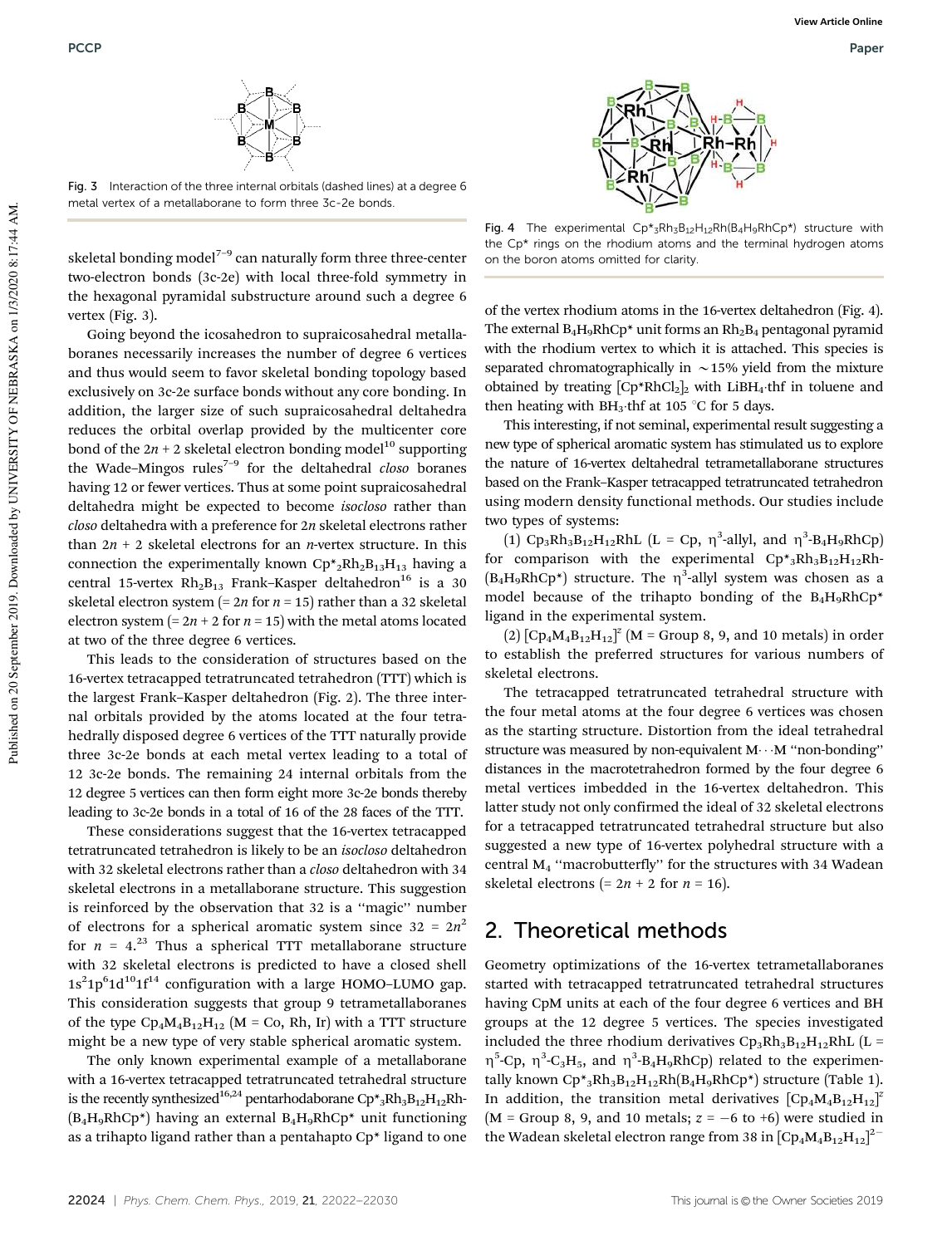Table 1 Comparison of tetracapped tetratruncated tetrahedral Rh $\cdots$ Rh distances in the experimental  $Cp*_{3}Rh_{3}B_{12}H_{12}Rh(B_{4}H_{9}RhCp*)$  structure with the predicted Rh $\cdots$ Rh distances in model Cp<sub>3</sub>Rh<sub>3</sub>B<sub>12</sub>H<sub>12</sub>RhL (L =  $\eta^3$ - $B_4H_9RhCp$ , Cp, and  $\eta^3$ -C<sub>3</sub>H<sub>5</sub>) structures

|                                                                                                                       |                   | $Rh \cdots Rh$ deltahedral<br>distances, A |                                       |  |
|-----------------------------------------------------------------------------------------------------------------------|-------------------|--------------------------------------------|---------------------------------------|--|
| Compound                                                                                                              | Local<br>symmetry | $(CpRh)_{3}$<br>triangle                   | From<br>unique Rh                     |  |
| $\text{Cp*}_3\text{Rh}_3\text{B}_{12}\text{H}_{12}\text{Rh}(\text{B}_4\text{H}_9\text{Rh} \text{Cp*})$<br>exp.        | $C_{3v}$          |                                            | $3.89, 3.91(2)$ $3.94(2), 3.96$       |  |
| $\text{Cp}_3\text{Rh}_3\text{B}_{12}\text{H}_{12}\text{Rh}(\text{B}_4\text{H}_9\text{RhCp})$<br>calc.                 | $C_{3v}$          |                                            | $3.87, 3.88(2)$ $3.90, 3.92(2)$       |  |
| $\text{Cp}_4 \text{Rh}_4 \text{B}_{12} \text{H}_{12}$ calc.<br>$Cp_3Rh_3B_{12}H_{12}Rh(\eta^3-C_3H_5)$ calc. $C_{3y}$ | $T_A$             | 3.88(6)                                    | $3.88(2)$ , $3.90$ $3.84$ , $3.86(2)$ |  |

 $(M = Ni, Pd, Pt)$  to 26 in  $[Cp_4M'_{4}B_{12}H_{12}]^{2+}$   $(M' = Fe, Ru, Os)$  in order to determine the dependence of the preferred structure on the skeletal electron count. The six non-bonding  $M \cdot M$ distances in the optimized structures (Tables 2 and 3) were used as an indication of deviation from the ideal  $T<sub>d</sub>$  symmetry of the original tetracapped tetratruncated tetrahedron.

Full geometry optimizations were carried out using the B3LYP DFT functional<sup>25-28</sup> coupled with the double zeta 6-31G(d) basis set for all atoms except the second and third row transition metals for which the SDD (Stuttgart Dresden ECP plus DZ) basis set $^{29}$  was utilized. The lowest energy structures were then reoptimized at the PBE0/def2-TZVP//SDD level of theory.<sup>30</sup>

All calculations were performed using the Gaussian 09 package $31$ with the default settings for the SCF cycles and geometry optimizations. The natures of the stationary points after optimization were checked by calculations of the harmonic vibrational frequencies to insure that genuine minima were obtained. All structures were found to have substantial HOMO–LUMO gaps (see the ESI†).

## 3. Results and discussion

#### 3.1  $\text{Cp}_3\text{Rh}_3\text{B}_{12}\text{H}_{12}\text{Rh}$ L structures (Table 1 and Fig. 5)

The  $\text{Cp}_4\text{Rh}_4\text{B}_{12}\text{H}_{12}$  structure has all four rhodium atoms equivalent so the local symmetry of its tetracapped tetratruncated tetrahedron is the full tetrahedral point group  $(T_d)$ . Minor deviations from ideal  $T_d$  symmetry for  $Cp_4Rh_4B_{12}H_{12}$  can be related to the mismatch of the five-fold symmetry of the Cp ligand relative to the three-fold local symmetry at the degree 6 rhodium vertices. However, the Rh<sub>4</sub> macrotetrahedron in  $\text{Cp}_4\text{Rh}_4\text{B}_{12}\text{H}_{12}$  is predicted to have six equivalent 3.88 Å Rh $\cdots$ Rh edges (Table 1).

The Cp<sub>3</sub>Rh<sub>3</sub>B<sub>12</sub>H<sub>12</sub>RhL derivatives in which L  $\neq$  Cp have a unique RhL vertex and three equivalent CpRh vertices so that the local symmetry of the  $Rh<sub>4</sub>B<sub>12</sub>$  tetracapped tetratruncated tetrahedron is reduced from  $T<sub>d</sub>$  to  $C<sub>3v</sub>$  (Fig. 5). As a result the six  $Rh \cdot \cdot Rh$  distances in these structures are partitioned into two triplets. One triplet consists of the three distances from the unique rhodium atom to the other three rhodium atoms. The other triplet consists of the three edges of the  $Rh<sub>3</sub>$  macrotriangle connecting the three equivalent rhodium atoms. Within a given triplet of each type the three distances are found to be equivalent within 0.02 Å. For the  $\text{Cp}_3\text{Rh}_3\text{B}_{12}\text{H}_{12}\text{Rh}(\text{B}_4\text{H}_9\text{R}\text{h}\text{Cp})$  structure the edges in the macrotriangle Rh $\cdots$ Rh triplet are found to be  $\sim$  0.03 Å shorter than the other three Rh $\cdots$ Rh distances from the unique rhodium atom. However, for the  $\text{Cp}_3\text{Rh}_3\text{B}_{12}\text{H}_{12}\text{Rh}(\eta^3\text{-C}_3\text{H}_5)$  structure the relative lengths of the two types of  $Rh \cdot \cdot Rh$  triplets are reversed so that the edges in the macrotriangle  $Rh \cdot \cdot Rh$  triplet are  $\sim$  0.04 Å longer than the three Rh $\cdots$ Rh distances from the unique rhodium atom.

The  $Rh_2B_4$  pentagonal pyramid sharing a rhodium vertex with the central  $Rh_4B_{12}$  tetracapped tetratruncated tetrahedron in the  $\text{Cp}_3\text{Rh}_3\text{B}_{12}\text{H}_{12}\text{Rh}(\text{B}_4\text{H}_9\text{Rh}C\text{p})$  structures can be dissected

| Structure (symmetry)                            | Metal vertex degrees               | $M \cdot \cdot M$ distances, $\dot{A}$  | $M \cdots M$ distances, $\AA$      | Polyhedron $M_4$ core <sup>6</sup> |  |
|-------------------------------------------------|------------------------------------|-----------------------------------------|------------------------------------|------------------------------------|--|
|                                                 |                                    | $Pd \cdots Pd$                          | $Pt \cdot \cdot Pt$                |                                    |  |
| $[Cp_4M''_4B_{12}H_{12}]^{2-}(C_1)$             | $4^{2}5^{2}$                       | 3.71, 4.58(2), 4.72(2), 5.59            | 3.44, 4.59(2), 4.72(2), 5.53       | Isolated                           |  |
| $\rm Cp_4M''_4B_{12}H_{12}$ $(C_2)$             | 5 <sup>4</sup>                     | 3.30(2), 3.83(2), 4.75(2)               | 3.35(2), 3.81(2), 4.76(2)          | Trapezoid                          |  |
| $[Cp_4M''_4B_{12}H_{12}]^{2+}(C_1)^*$           | $5^2 6^2$                          | 3.88, 3.91, 3.97, 4.01, 4.17, 4.73      | 3.81, 3.87(2), 3.90, 3.95, 4.82    | Butterfly                          |  |
| $[Cp_4M''_4B_{12}H_{12}]^{4+}(T_d)$             | 6 <sup>4</sup>                     | 3.95(6)                                 | 3.93(6)                            | Tetrahed                           |  |
| $[Cp_4M''_4B_{12}H_{12}]^{6+} (C_1)^*$          | 6 <sup>4</sup>                     | 4.10, 4.11, 4.12, 4.13, 4.31, 4.36      | 3.98, 4.00, 4.02, 4.05, 4.19, 4.22 | Tetrahed                           |  |
|                                                 |                                    | $Rh \cdots Rh$                          | $Ir \cdot \cdot Ir$                |                                    |  |
| $[Cp_4M_4B_{12}H_{12}]^{6-}$ $(T_d)$            | 6 <sup>4</sup>                     | 3.81(6)                                 | 3.89(6)                            | Tetrahed                           |  |
| $\rm [Cp_4M_4B_{12}H_{12}]^{4-}$ $(T_d)$        | $6^{4}$<br>$5^{2}6^{2}$<br>$6^{4}$ | 3.85(6)                                 | 3.89(6)                            | Tetrahed                           |  |
| $[Cp_4M_4B_{12}H_{12}]^{2-} (C_2)$              |                                    | 3.85, 3.86, 3.87, 3.97(2), 4.94         | 3.86, 3.89(2), 3.94(2), 4.76       | Butterfly                          |  |
| $Cp_4M_4B_{12}H_{12} (T_d)$                     |                                    | 3.88(6)                                 | 3.89(6)                            | Tetrahed                           |  |
| $[\text{Cp}_4M_4B_{12}H_{12}]^{2+}(C_{3v})^*$   | 6 <sup>4</sup>                     | 3.80, 3.91(3), 3.93(2)                  | 3.78, 3.92(4), 3.93                | Tetrahed                           |  |
| $[Cp_4M_4B_{12}H_{12}]^{4+}(C_s)$               | 6 <sup>4</sup>                     | 3.90, 3.93, 3.96, 3.97, 4.01, 4.04      | 3.83, 3.92, 3.93, 3.96, 4.02, 4.04 | Tetrahed                           |  |
| $[Cp_4M_4B_{12}H_{12}]^{6+} (C_8)^*$            | 6 <sup>4</sup>                     | 3.95(4), 4.00(2)                        | 3.93(2), 3.96(4)                   | Tetrahed                           |  |
|                                                 |                                    | $Ru \cdots Ru$                          | $Os \cdot \cdot OS$                |                                    |  |
| $[Cp_4M'_{4}B_{12}H_{12}]^{6-}$ $(C_{3v})$      | 6 <sup>4</sup>                     | 3.73(3), 3.91(3)                        | 3.83(3), 3.96(3)                   | Tetrahed                           |  |
| $\rm [Cp_4M'_{4}B_{12}H_{12}]^{4-}$ $\rm (T_d)$ | 6 <sup>4</sup>                     | 3.93(6)                                 | 3.95(6)                            | Tetrahed                           |  |
| $[Cp_4M'_{4}B_{12}H_{12}]^{2-}(C_1)$            | $56^3$                             | 3.61, 3.79, 3.85, 4.01, 4.04, 5.07      | 3.64, 3.72, 3.89, 4.02, 4.07, 5.12 | <b>Butterfly</b>                   |  |
| $\rm{Cp_4M'_{4}B_{12}H_{12}}$ $(C_8)$           | 6 <sup>4</sup>                     | $3.64(2)$ , $3.82(2)$ , $3.93$ , $3.95$ | 3.77, 3.85(4), 3.98                | Tetrahed                           |  |
| $[Cp_4M'_{4}B_{12}H_{12}]^{2+}(C_1)^*$          | 6 <sup>4</sup>                     | 3.48, 3.62, 3.66, 3.82, 3.99, 4.06      | 3.53, 3.62, 3.68, 3.85, 3.99, 4.09 | Tetrahed                           |  |
|                                                 |                                    |                                         |                                    |                                    |  |

Table 2 The optimized  $[Cp_4M_4B_{12}H_{12}]^z$  (M = Pd, Pt, Rh, Ir, Ru, Os;  $z = -6$  to +6) structures. Hydrogen migration is observed in the starred systems

 $^a$  Tetrahed = tetracapped tetratruncated tetrahedron; Butterfly = M<sub>4</sub> core with one very long (4.8 to 5.1 Å) M···M distance; Trapezoid = M<sub>4</sub> core with two long  $\sim$  4.8 Å distances.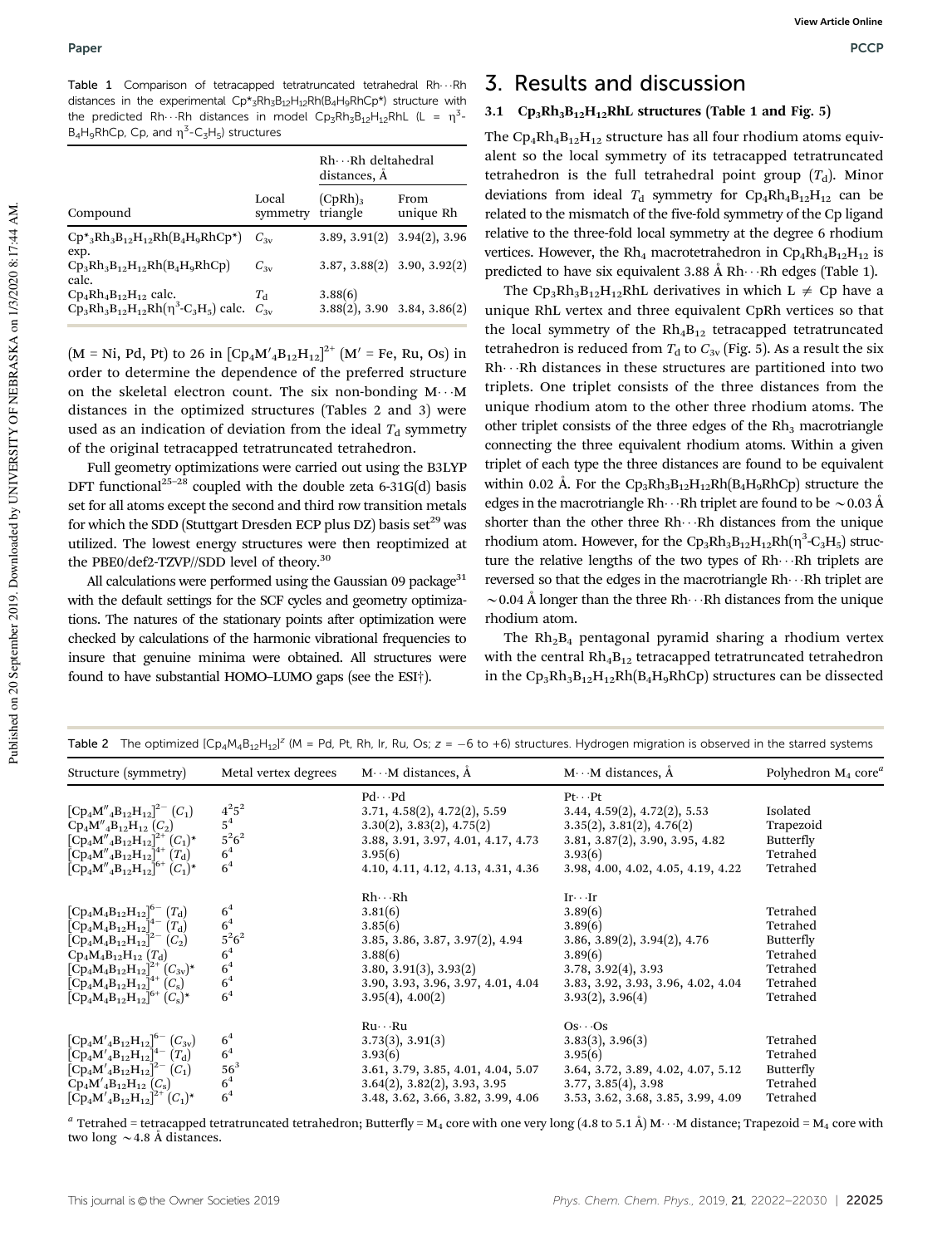PCCP Paper

Table 3 The optimized  $[Cp_4M_4B_{12}H_{12}]^z$  (M = Ni, Co, Fe; z = -6 to +6) structures. Hydrogen migration is observed in the starred systems

| Structure                                    |                |    | Symmetry Skeletal electrons Metal vertex degrees Bridging hydrogens M···M distances, Å |                                |                                               | Polyhedron $M_4$ core <sup><i>a</i></sup> |
|----------------------------------------------|----------------|----|----------------------------------------------------------------------------------------|--------------------------------|-----------------------------------------------|-------------------------------------------|
| $[Cp_4Ni_4B_{12}H_{12}]^{2-}$                | C <sub>2</sub> | 38 | $4^{2}5^{2}$                                                                           | 0                              | 3.60, 4.28(2), 4.46(2), 5.29                  | Isolated                                  |
| $Cp_4Ni_4B_{12}H_{12}$                       | $C_2$          | 36 | $5^4$                                                                                  |                                | 3.34(2), 3.63(2), 4.63(2)                     | Trapezoid                                 |
| $[Cp_4Ni_4B_{12}H_{12}]^{2+}$ $C_2$          |                | 34 | $5^26^2$                                                                               |                                | 3.69, 3.70, 3.76, 3.79, 4.01, 4.38 Tetrahed   |                                           |
| $[Cp_4Ni_4B_{12}H_{12}]^{4+}$ $C_{3v}$       |                | 32 | 6 <sup>4</sup>                                                                         | 0                              | 3.73(6)                                       | Tetrahed                                  |
| $[Cp_4Ni_4B_{12}H_{12}]^{6+}$ C <sub>1</sub> |                | 30 | 6 <sup>4</sup>                                                                         | $3\text{ C}_5\text{H}_6$ rings | $3.83(2)$ , $3.84$ , $3.88$ , $3.95$ , $4.01$ | Tetrahed                                  |
| $[Cp_4Co_4B_{12}H_{12}]^{6-}$                | $D_{2d}$       | 38 | 6 <sup>4</sup>                                                                         | 0                              | 3.72(6)                                       | Tetrahed                                  |
| $[Cp_4Co_4B_{12}H_{12}]^{4-}$                | $C_2$          | 36 | $5^4$                                                                                  | 0                              | 3.72(6)                                       | Tetrahed                                  |
| $[Cp_4Co_4B_{12}H_{12}]^{2-}C_2$             |                | 34 | $5^2 6^2$                                                                              | 0                              | $3.72(3)$ , $3.89(2)$ , $4.86$                | Butterfly                                 |
| $Cp_{4}Co_{4}B_{12}H_{12}$                   | $D_{2d}$       | 32 | 6 <sup>4</sup>                                                                         | 0                              | 3.72(6)                                       | Tetrahed                                  |
| $[Cp_4Co_4B_{12}H_{12}]^{2+}$ $C_{3v}$       |                | 30 | 6 <sup>4</sup>                                                                         |                                | 3.67, 3.69, 3.70, 3.72(3)                     | Tetrahed                                  |
| $[Cp_4Co_4B_{12}H_{12}]^{4+}$ $C_1$          |                | 28 | 6 <sup>4</sup>                                                                         | 2.                             | 3.59, 3.72, 3.77(2), 3.83, 3.84               | Tetrahed                                  |
| $[Cp_4Co_4B_{12}H_{12}]^{6+}$ $C_3$          |                | 26 | 6 <sup>4</sup>                                                                         | 3 $C_5H_6$ rings               | 3.80(3), 3.86(3)                              | Tetrahed                                  |
| $[Cp_4Fe_4B_{12}H_{12}]^{6-}$                | $C_{3v}$       | 34 | 6 <sup>4</sup>                                                                         | 0                              | 3.66(3), 3.79(3)                              | Tetrahed                                  |
| $[Cp_4Fe_4B_{12}H_{12}]^{4-}$                | $C_{3v}$       | 32 | 6 <sup>4</sup>                                                                         | 0                              | 3.67(3), 3.79(3)                              | Tetrahed                                  |
| $[Cp_4Fe_4B_{12}H_{12}]^{2-}C_2$             |                | 30 | $5^26^2$                                                                               | 0                              | 3.64, 3.69, 3.70, 3.80, 3.87, 4.95 Butterfly  |                                           |
| $Cp_4Fe_4B_{12}H_{12}$                       | $D_{2d}$       | 28 | 6 <sup>4</sup>                                                                         | 0                              | 3.59, 3.67(4), 3.79                           | Tetrahed                                  |
| $[Cp_4Fe_4B_{12}H_{12}]^{2+}$ $C_1$          |                | 26 | 6 <sup>4</sup>                                                                         | 2                              | 3.27, 3.48, 3.58, 3.69, 3.83, 3.89 Tetrahed   |                                           |

 $^a$  Tetrahed = tetracapped tetratruncated tetrahedron; Butterfly = M<sub>4</sub> core with one very long ( $\sim$  5.0 Å) M  $\cdots$  M distance; Trapezoid = M<sub>4</sub> core with two long  $\sim$  4.7 Å "diagonal" distances.



 $\mathsf{Cp}_3\mathsf{Rh}_3\mathsf{B}_{12}\mathsf{H}_{12}\mathsf{Rh}(\mathsf{B}_4\mathsf{H}_9\mathsf{R}\mathsf{h}\mathsf{Cp})$  and  $\mathsf{Cp}_3\mathsf{Rh}_3\mathsf{B}_{12}\mathsf{H}_{12}\mathsf{Rh}(\eta^3\text{-}\mathsf{C}_3\mathsf{H}_5)$  showing the external trihapto ligands on the unique rhodium atom located at the ''top'' of the central Rh<sub>4</sub>B<sub>12</sub> unit.

into a trihapto  $\eta^3$ -B<sub>4</sub>H<sub>9</sub>RhCp ligand bonded to the unique rhodium vertex of the large  $Rh<sub>4</sub>B<sub>12</sub>$  deltahedron through two boron atoms and one rhodium atom. The calculated Rh–Rh bonding distance of 2.82 Å from the external rhodium atom to the central  $Rh_4B_{12}$ deltahedron in the  $\text{Cp}_3\text{Rh}_3\text{B}_{12}\text{H}_{12}\text{Rh}(\text{B}_4\text{H}_9\text{R}\text{h}\text{Cp})$  structure is close to the corresponding experimental 2.87 Å Rh–Rh distance in  $\text{Cp*}_3\text{Rh}_3\text{B}_{12}\text{H}_{12}\text{Rh}(\text{B}_4\text{H}_9\text{Rh} \text{Cp*})$  determined by X-ray crystallography.

Since the experimental  $\text{Cp*}_3\text{Rh}_3\text{B}_{12}\text{H}_{12}\text{Rh}(\text{B}_4\text{H}_9\text{Rh} \text{Cp*})$  structure has a trihapto  $\eta^3$ -B<sub>4</sub>H<sub>9</sub>RhCp ligand, we also optimized the simpler Cp<sub>3</sub>Rh<sub>3</sub>B<sub>12</sub>H<sub>12</sub>Rh( $\eta$ <sup>3</sup>-C<sub>3</sub>H<sub>5</sub>) with a trihapto allyl ligand. The central  $Rh_4B_{12}$  deltahedron was found to be very similar to that in the  $\text{Cp}_4\text{Rh}_4\text{B}_{12}\text{H}_{12}$  structure (Fig. 5). This suggests that a  $\eta^3$ -C<sub>3</sub>H<sub>5</sub>Rh vertex is a donor of two Wadean skeletal electrons similar to a CpRh vertex. This is reasonable if the rhodium atom in a  $\eta^3\text{-C}_3\text{H}_5\text{R}$ h vertex has a 16-electron configuration but the rhodium atom in a CpRh vertex unit has an 18-electron configuration. In this connection the rhodium dicarbonyls  $CpRh(CO)<sub>2</sub><sup>32</sup>$  and  $(\eta^3-C_3H_5)Rh(CO)<sub>2</sub><sup>33</sup>$  have similar properties even though the rhodium atom has an 18-electron configuration in the former species but only a 16-electron configuration in the latter species.

#### 3.2 Other transition metal  $\left[\text{Cp}_4\text{M}_4\text{B}_{12}\text{H}_{12}\right]^2$  systems having 26 to 38 skeletal electrons

In an initial attempt to assess the relationship between skeletal electron count and preferred structures for 16-vertex metallaboranes we optimized  $[Cp_4M_4B_{12}H_{12}]^z$  of the group 8, 9, and 10 transition metals starting with ideal  $T<sub>d</sub>$  tetracapped tetratruncated tetrahedral structures with the four CpM units located at the four degree 6 vertices and adjusting the charge (*z*) to give structures having from 26 to 38 skeletal electrons (Tables 2 and 3). Fig. 6–8 depict the optimized structures of the  $[Cp_4M_4B_{12}H_{12}]^2$  derivatives of the second row transition metals palladium, rhodium, and ruthenium, respectively. The corresponding  $[Cp_4M_4B_{12}H_{12}]^z$  structures of the first and third row transition metals are similar to those of their second row transition metal congeners and are depicted in the ESI.† The names of the  $[Cp_4M_4B_{12}H_{12}]^2$  structures retaining the ideal  $T_d$ symmetry of the TTT are indicated in red.

The ideal  $T_d$  symmetry of the tetracapped truncated tetrahedron (TTT) with six equivalent macrotetrahedral  $M \cdots M$  distances is retained in the 32 skeletal electron structures  $\text{Cp}_4\text{M}_4\text{B}_{12}\text{H}_{12}$  $(M = Co, Rh, Ir), [Cp_4M'_{4}B_{12}H_{12}]^{4+} (M' = Ni, Pd, Pt), and$  $[Cp_4M''_4B_{12}H_{12}]^{4+}$   $(M'' = Ru, Os)$  regardless of the charge. This suggests that 32 skeletal electrons is the ''magic number'' for stability in a 16-vertex metallaborane based on the most spherical deltahedron. However,  $32 (= 2n$  for  $n = 16$ ) is the skeletal electron count for an *isocloso* system rather than the skeletal electron count for a *closo* system which would be  $34 (= 2n + 2$  for  $n = 16$ ). This can be interpreted as a preference for the *isocloso* skeletal bonding topology with exclusively surface bonding involving canonical structures based on 16 three-center two-electron bonds in selected deltahedron faces.<sup>22</sup> Two features of the TTT would seem to favor *isocloso* bonding topology for this most spherical 16-vertex deltahedron rather than *closo* bonding topology involving canonical structures with a 16-center core bond and 16 two-center two-electron bonds along selected deltahedral edges:<sup>10</sup>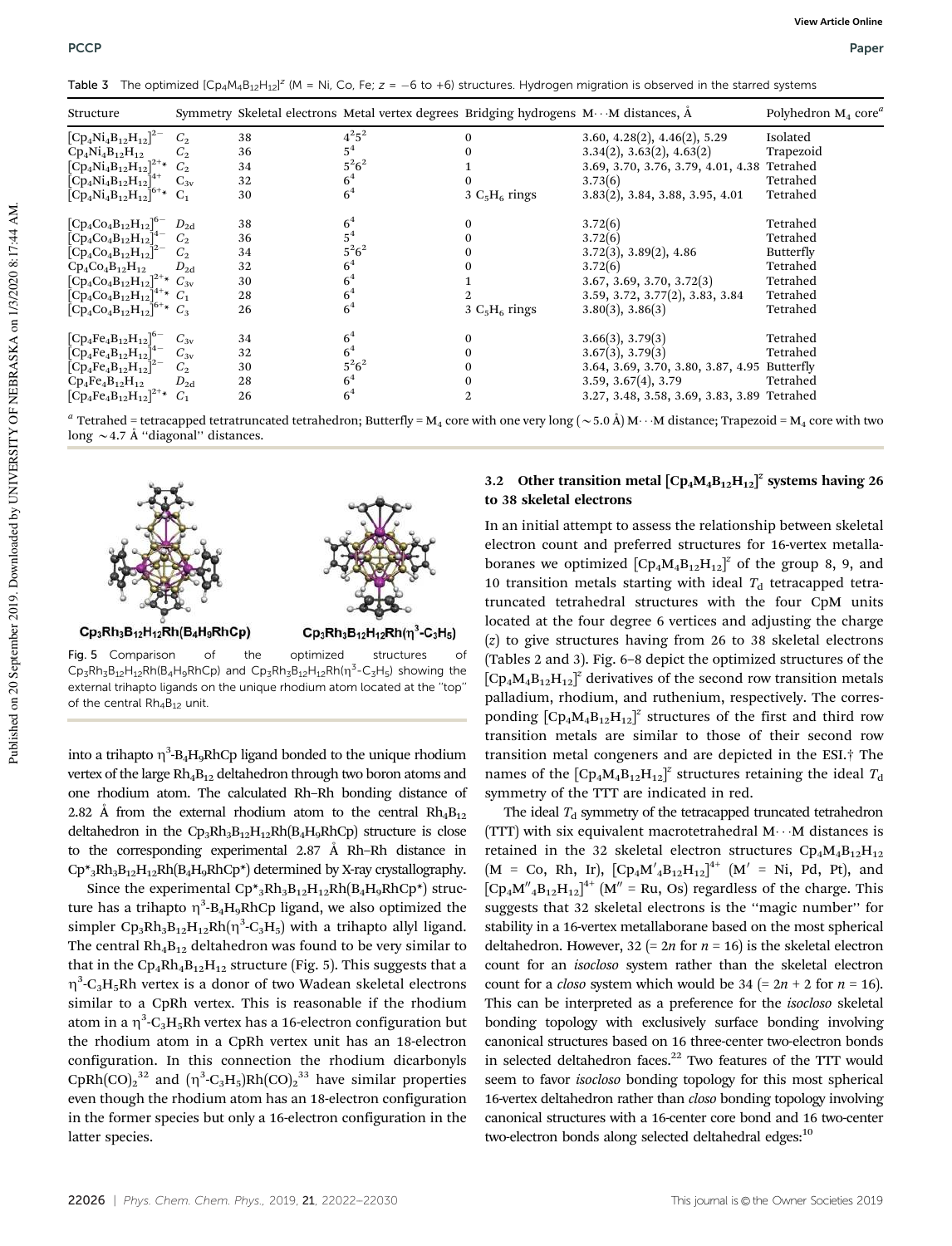

Fig. 7 The lowest energy  $[Cp_4Rh_4B_{12}H_{12}]^2$  (z = -6,-4, -2, 0, +2, +4, +6) structures.

(1) The large size of the TTT relative to the regular icosahedron, for example, thereby weakening the unique internal orbital overlap for the multicenter core bond.

(2) The necessary presence of four degree 6 vertices in the TTT favoring orientation of the three internal orbitals from each degree 6 vertex in the centers of alternate faces at the degree 6 vertex (Fig. 3).

Also note that 32 skeletal electrons  $(32 = 2n^2$  for  $n = 4)$  is a magic number for a closed-shell three-dimensional spherical

structure<sup>23</sup> in which the 16-orbital  $1S + 1P + 1D + 1F$  manifold is completely filled with electron pairs leading to a closed shell  $1S^21P^61D^{10}1F^{14}$  configuration.

The one example of a 32 skeletal electron  $[Cp_4M_4B_{12}H_{12}]^2$ derivative without a perfect  $M_4B_{12}$  TTT of  $T_d$  symmetry is the tetrairon tetraanion  $[Cp_4Fe_4B_{12}H_{12}]^{4-}$  in which ideal  $T_d$ symmetry is distorted to  $C_{3v}$  symmetry with three shorter Fe $\cdots$  Fe distances of 3.67 Å and three longer Fe $\cdots$  Fe distances of 3.79 Å.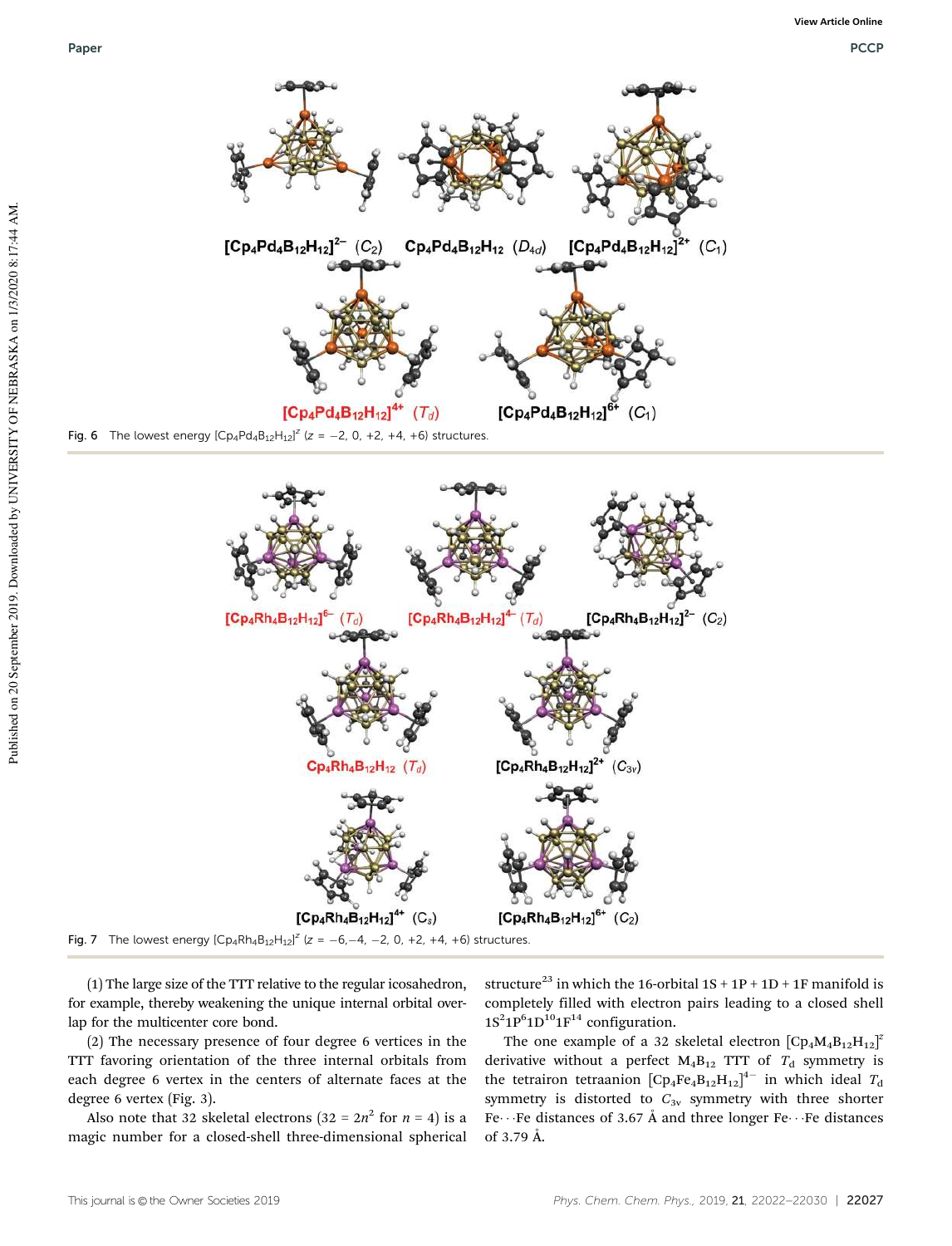

The preference of the most spherical 16-vertex TTT for a 32 skeletal electron count for *isocloso* bonding topology rather than a 34 skeletal electron count for *closo* bonding topology is also supported by the preference for a structure very different from the TTT for the 34-skeletal electron systems  $[Cp_4M_4B_{12}H_{12}]^2$ (Fig. 7: M = Co, Rh, Ir) and  $[Cp_4M''_4B_{12}H_{12}]^{2+}$  (Fig. 6: M'' = Ni, Pd, Pt). Thus attempted optimization of TTT starting structures for these 34-skeletal electron systems leads to considerable distortion. The resulting optimized structures are prolate (elongated) 16-vertex deltahedra with only two of the metal atoms located at degree 6 vertices. The remaining two metal atoms are located at the pair of equivalent degree 5 vertices that are furthest apart leading to a long metal–metal separation of 4.4 to 5.1 Å relating to the prolate nature of this deltahedron. The central  $M_4$  units in these 34 skeletal electron structures can be considered to be distorted macrobutterflies with the long metal–metal separation corresponding to the distance between the butterfly wingtips. In the optimized  $[\text{Cp}_4\text{M}'_4\text{B}_{12}\text{H}_{12}]^{2+}$ structures (Fig. 6 and 9;  $M'' = Ni$ , Pd, Pt). one of the BH hydrogens has migrated to bridge another B–B edge leaving the original boron atom devoid of a terminal hydrogen atom at a relatively flat point on the polyhedral surface. The likewise 34-skeletal electron structures  $\left[\text{Cp}_4 \text{M}'_4 \text{B}_{12} \text{H}_{12}\right]^{6-}$   $\left(\text{M}' = \text{Ru}, \text{Os}\right)$ retain the TTT topology but with distortion from  $T<sub>d</sub>$  to  $C<sub>3v</sub>$ (Fig. 8). The six  $M' \cdots M'$  distances of the  $M'_{4}$  macrotetrahedron are thus partitioned into two groups of three. Thus in  $[Cp_4Ru_4B_{12}H_{12}]^{6-}$ 

three of the Ru $\cdots$ Ru distances are 3.73 Å and the other three  $Ru \cdot \cdot Ru$  distances are 3.91 Å (Table 2).

Butterfly-type structures are also preferred for the 30-skeletal electron systems  $\left[\text{Cp}_4 \text{M}'_4 \text{B}_{12} \text{H}_{12}\right]^2$  (M' = Fe, Ru, Os) with the long wingtip–wingtip distances ranging from 4.95 Å for  $M' = Fe$ to 5.12 Å for  $M' = Os$  (Fig. 8). However, for the likewise 30-skeletal electron systems  $[Cp_4M_4B_{12}H_{12}]^{2+}$  (M = Co, Rh, Ir) distorted TTT structures with all  $M \cdots M$  distances less than 4.0 Å are found (Fig. 7). In these latter structures one of the B–H hydrogen atoms has migrated to bridge another B–B edge leaving the original boron vertex devoid of a hydrogen atom at a relatively flat point on the polyhedral surface (Fig. 9).

The 30-skeletal electron  $\left[\text{Cp}_4\text{M}''_4\text{B}_{12}\text{H}_{12}\right]^{6+}$  (Fig. 6: M'' = Ni, Pd, Pt) systems exhibit a still different type of structure with hydrogen migrations from three BH vertices to the Cp rings on adjacent metal atoms to give tetrahapto  $\eta^4\text{-C}_5\text{H}_6$  cyclopentadiene ligands thereby leaving three bare boron vertices and one unhydrogenated Cp ring. This type of boron-to-Cp hydrogen migration appears to be related to the relatively high +6 charge on the  $M_4B_{12}$  cluster since the 26 skeletal electron  $[Cp_4M_4B_{12}H_{12}]^{6+}$ (M = Co, Rh, Ir) also exhibit the same pattern of hydrogen migration.

A few 16-vertex tetrametallaboranes with skeletal electron counts other than 32 are found retaining the idealized highly symmetrical  $T_d$  TTT structure. Thus the anions  $[Cp_4M_4B_{12}H_{12}]^{4-}$ and  $\left[\text{Cp}_4\text{M}_4\text{B}_{12}\text{H}_{12}\right]^{6-}$   $(M = \text{Co}, \text{Rh}, \text{Ir})$  with 36 and 38 skeletal electrons, respectively, also exhibit the ideal  $T_d$  symmetry (Fig. 7)



Fig. 9 The M<sub>4</sub>B<sub>12</sub> skeletons of the [Cp<sub>4</sub>M<sub>4</sub>B<sub>12</sub>H<sub>12</sub>]<sup>2</sup> structures with bridging hydrogen atoms showing the locations of the bridging hydrogen atoms. Boron atoms providing bridging hydrogen atoms are indicated in blue.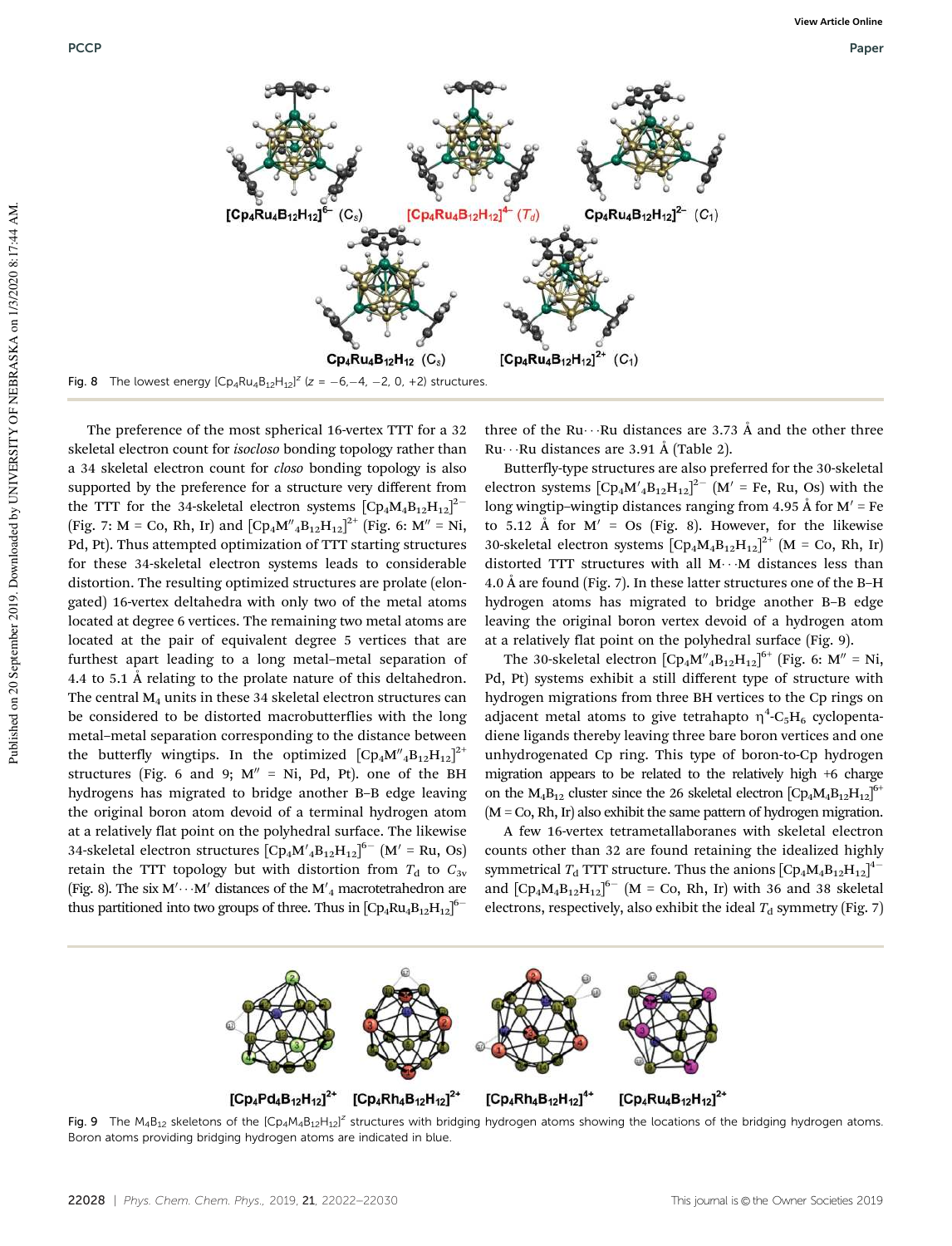with six equivalent M $\cdots$ M distances from 3.72 Å (M = Co) to 3.89 Å (M = Ir). However, the Cp<sub>4</sub>M"<sub>4</sub>B<sub>12</sub>H<sub>12</sub> (M" = Ni, Pd, Pt) derivatives, also with 36 skeletal electrons isoelectronic with  $\left[\text{Cp}_4\text{M}_4\text{B}_{12}\text{H}_{12}\right]^{4-}$ , are predicted to have a very different type of structure with a central M<sup>"</sup><sub>4</sub> macrotrapezoid with two M<sup>".</sup>  $\cdot \cdot M''$ macroedges of length 3.30 Å, two M" $\cdots$ M" macroedges of 3.83 Å, and two  $M'' \cdots M''$  diagonals of length 4.75 Å for  $M'' = Pd$  and similar  $M'' \cdots M''$  distances for the nickel and platinum derivatives (Fig. 5). The  $M''_4B_{12}$  polyhedra in  $Cp_4M''_4B_{12}H_{12}$  (M'' = Pd, Pt) are derived from an idealized triple square antiprism of  $D_{2d}$ symmetry which is generated by stacking four squares on top of each other with each square staggered at approximately a  $45^\circ$ angle relative to the squares above and below. This polyhedron has a square  $M''_2B_2$  face at each end and 8 triangular faces in each square antiprismatic layer for a total of 24 triangular faces and two square faces. For  $\text{Cp}_4\text{Ni}_4\text{B}_{12}\text{H}_{12}$  the two equivalent almost square faces with two Ni–B distances of 2.17 Å and two Ni–B distances of 2.21 Å become non-planar rhombi with the two boron atoms bent towards the center and the two nickel atoms bent towards the outside.

The 38-skeletal electron dianions  $[\text{Cp}_4\text{M}'_4\text{B}_{12}\text{H}_{12}]^{2-}$   $[\text{M}'' = \text{Ni},$ Pd, Pt) (Fig. 6) have a very different structure than the regular  $T<sub>d</sub>$  structure of the isoelectronic hexaanions  $[Cp<sub>4</sub>M<sub>4</sub>B<sub>12</sub>H<sub>12</sub>]<sup>6</sup>$  $(M = Rh, Ir)$  despite the same number of skeletal electrons. Thus in  $\left[\text{Cp}_4\text{M}''_4\text{B}_{12}\text{H}_{12}\right]^{\text{2}-}$   $\left(\text{M}'' = \text{Ni}, \text{Pd}, \text{Pt}\right)$  the four metal atoms may be regarded as caps on two tetragonal faces and two pentagonal faces of an underlying  $B_{12}$  polyhedron and thus have degrees of 4 and 5, respectively. The  $M'' \cdots M''$  distances in  $[Cp_4M''_4B_{12}H_{12}]^2$  are very long with only one such distance shorter than 4.2 Å.

The highly hypoelectronic 26-skeletal electron dications  $[Cp_4M'_{4}B_{12}H_{12}]^{2+}$   $[M' = Fe, Ru, Os]$  are the only systems in which the low-energy structures have hydrogen atoms bridging M–B edges rather than B–B edges (Fig. 7 and 9). Each bridge of this type brings two additional electrons from an original external lone pair on the metal atom into the skeletal bonding. Thus with two such hydrogen atoms bridging M–B edges the dications  $\left[\text{Cp}_4\text{M}'_4\text{B}_{12}\text{H}_{12}\right]^{2+}$   $\left[\text{M}'=\text{Fe}, \text{Ru}, \text{Os}\right)$  become effectively 30 skeletal electron systems.

### 4. Conclusion

The experimentally known pentarhodaborane  $\text{Cp*}_3\text{Rh}_3\text{B}_{12}\text{H}_{12}\text{Rh}$ - $(B_4H_9RhCp^*)$  as well as the model compounds  $Cp_4Rh_4B_{12}H_{12}$  and  $\text{Cp}_3\text{Rh}_3\text{B}_{12}\text{H}_{12}\text{Rh}(\eta^3\text{-C}_3\text{H}_5)$  all have a central  $\text{Rh}_4\text{B}_{12}$  16-vertex Frank–Kasper deltahedron, namely the tetracapped tetratruncated tetrahedron (TTT). However, the 32 skeletal electron count (=  $2n$  for  $n = 16$ ) rather than a 34 skeletal electron count (=  $2n + 2$ for *n* = 16) for these systems suggests *isocloso* rather than *closo* skeletal bonding topology. This can be a consequence of the large size of this 16-vertex deltahedron. In addition, the four degree 6 metal vertices favor the three-center two-electron surface *isocloso* bonding topology in selected deltahedral faces rather than the multicenter core bond plus two-center two-electron surface bonding *closo* bonding topology. The 32 skeletal electrons

 $(= 2n^2$  for  $n = 4$ ) of these systems as well as isoelectronic  $[Cp_4M''_4B_{12}H_{12}]^{4+}$   $(M'' = Ni, Pd, Pt)$  and  $[Cp_4M'_{4}B_{12}H_{12}]^{4-}$  $(M' = Fe, Ru, Os)$  suggest a spherical aromatic system with filled  $1S + 1P + 1D + 1F$  molecular orbitals leading to a  $1S^21P^61D^{10}1F^{14}$  configuration.

The preferred structures of the 34 skeletal electron systems  $[Cp_4M_4B_{12}H_{12}]^{4-}$  (M = Co, Rh, Ir),  $[Cp_4M''_4B_{12}H_{12}]^{2+}$  (M'' = Ni, Pd, Pt) are not the most spherical TTT as expected from their  $2n + 2$  skeletal electron count by blind application of the Wade– Mingos rules. Instead these structures have a central prolate (elongated) polyhedron with two degree 6 and two degree 5 metal vertices with a central  $M_4$  macrobutterfly having one long M $\cdots$ M distance of  $\sim$  5.0 Å between the wingtips. The preferred structures for the still electron richer 36 skeletal electron systems  $Cp_4M''_4B_{12}H_{12}$  (M'' = Pd, Pt) are derived from triple square antiprisms with two open  $M''_2B_2$  square faces. A distorted version of this polyhedron is found in the valence isoelectronic 36 skeletal electron first row transition metal derivatives  $Cp_4Ni_4B_{12}H_{12}$  and  $[Cp_4Co_4B_{12}H_{12}]^{4-}$ . However, this polyhedron is not found in the 36 skeletal electron  $[Cp_4M_4B_{12}H_{12}]^{4-}$  (M = Rh, Ir), systems which instead have symmetrical central  $M_4B_{12}$  TTTs.

For some 16-vertex  $[Cp_4M_4B_{12}H_{12}]^z$  systems deviating from the favored 32 skeletal electron count low-energy structures are found in which hydrogen atoms migrate to bridge B–B edges or bend over to bridge M–B edges. In addition, the hypoelectronic hexacations  $[Cp_4M_4B_{12}H_{12}]^{6+}$  (M = Co, Rh, Ir; Ni, Pd, Pt) are found to have low-energy structures in which three of the four Cp rings are hydrogenated to give tetrahapto cyclopentadiene  $\eta^4$ -C<sub>5</sub>H<sub>6</sub> rings leaving three bare boron vertices at point on the polyhedral surface of relatively low curvature.

### Conflicts of interest

The authors declare no competing financial interests.

### Acknowledgements

Funding from the Romanian Ministry of Education and Research, Grant PN-III-P4-ID-PCE-2016-0089 is gratefully acknowledged. Computational resources were provided by the high performance computational facility of Babeș-Bolyai University (MADECIP, POSCCE, COD SMIS 48801/1862) co-financed by the European Regional Development Fund.

#### References

- 1 *Boron Hydride Chemistry*, ed. E. L. Muetterties, Academic Press, New York, 1975.
- 2 R. N. Grimes, *Carboranes*, Elsevier, Amsterdam, 2011.
- 3 A. Burke, D. Ellis, B. T. Giles, B. E. Hodson, S. A. Macgregor, G. M. Rosair and A. J. Welch, Beyond the icosahedron: the first 13-vertex carborane, *Angew. Chem., Int. Ed.*, 2003, 42, 225–228.